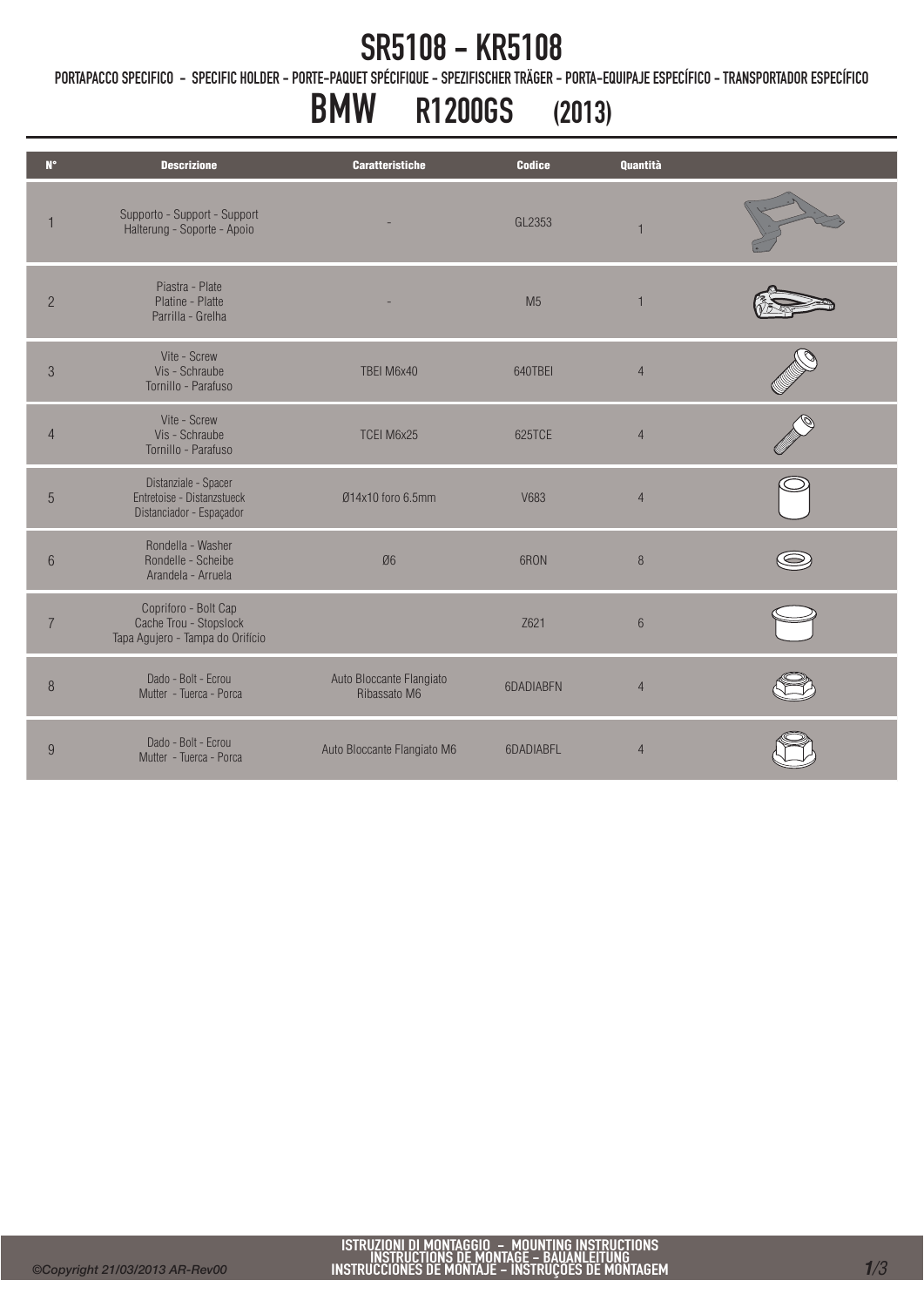#### SR5108 - KR5108

PORTAPACCO SPECIFICO - SPECIFIC HOLDER - PORTE-PAQUET SPÉCIFIQUE - SPEZIFISCHER TRÄGER - PORTA-EQUIPAJE ESPECÍFICO - TRANSPORTADOR ESPECÍFICO

## BMW R1200GS (2013)



 $\mathbf{0}$ 

ISTRUZIONI DI MONTAGGIO - MOUNTING INSTRUCTIONS<br>INSTRUCTIONS DE MONTAGE - BAUANLEITUNG<br>INSTRUCCIONES DE MONTAJE - INSTRUÇÕES DE MONTAGEM